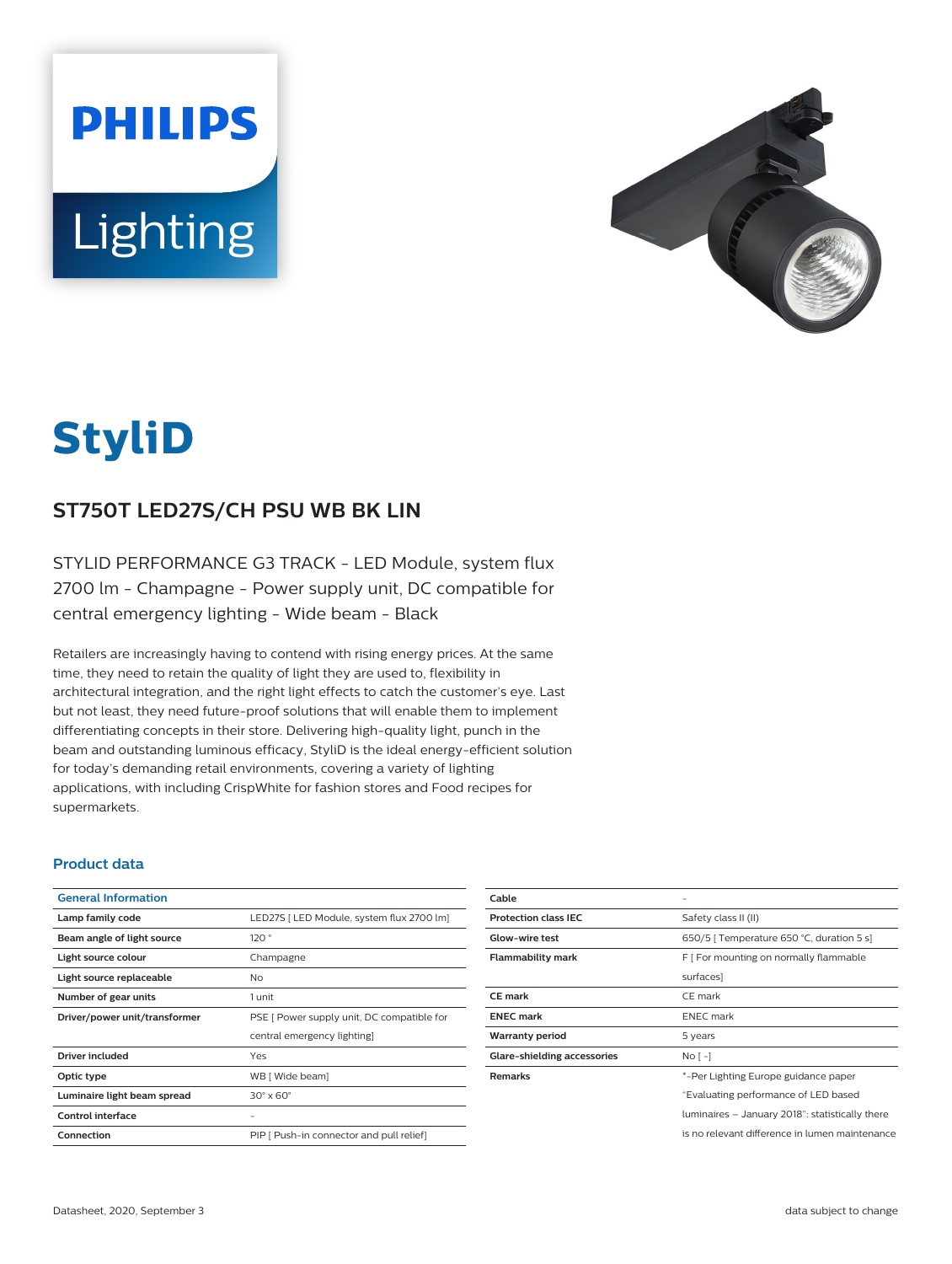|                                      | between B50 and for example B10. Therefore, |
|--------------------------------------|---------------------------------------------|
|                                      | the median useful life (B50) value also     |
|                                      | represents the B10 value.                   |
| <b>Constant light output</b>         | <b>No</b>                                   |
| Number of products on MCB (16 A type | 24                                          |
| B)                                   |                                             |
| <b>EU RoHS compliant</b>             | Yes                                         |
| Product family code                  | ST750T [ STYLID PERFORMANCE G3 TRACK]       |
| Unified glare rating CEN             | Not applicable                              |
|                                      |                                             |
| <b>Operating and Electrical</b>      |                                             |
| <b>Input Voltage</b>                 | 220-240 V                                   |
| Input frequency                      | 50 to 60 Hz                                 |
| Initial CLO power consumption        | - W W                                       |
| Average CLO power consumption        | - W W W                                     |
| Inrush current                       | 18 A                                        |
| Inrush time                          | $0.25$ ms                                   |
| Power factor (min.)                  | 0.9                                         |
|                                      |                                             |
| <b>Controls and Dimming</b>          |                                             |
| Dimmable                             | No                                          |
|                                      |                                             |
| <b>Mechanical and Housing</b>        |                                             |
| <b>Housing material</b>              | Metal-Plastic                               |
| <b>Reflector material</b>            | Aluminum                                    |
| Optic material                       | Polycarbonate                               |
| Optical cover/lens material          | Polymethyl methacrylate                     |
| <b>Fixation material</b>             |                                             |
| Optical cover/lens finish            | Clear                                       |
| <b>Overall length</b>                | 292 mm                                      |
| Overall width                        | 119 mm                                      |
| <b>Overall height</b>                | 275 mm                                      |
| Colour                               | <b>Black</b>                                |
| Dimensions (height x width x depth)  | 275 x 119 x 292 mm (10.8 x 4.7 x 11.5 in)   |

| Mech. impact protection code                 | IK02 [ 0.2 J standard]         |  |
|----------------------------------------------|--------------------------------|--|
|                                              |                                |  |
| <b>Initial Performance (IEC Compliant)</b>   |                                |  |
| <b>Initial luminous flux</b>                 | 2750 lm                        |  |
| <b>Luminous flux tolerance</b>               | $+/-10%$                       |  |
| Initial LED luminaire efficacy               | 122.22222222222223 lm/W        |  |
| Init. Corr. Colour Temperature               | 2700 K                         |  |
| Init. Colour rendering index                 | ≥90                            |  |
| Initial chromaticity                         | $(0.45, 0.41)$ SDCM <3         |  |
| Initial input power                          | 22.5 W                         |  |
| Power consumption tolerance                  | $+/-10%$                       |  |
|                                              |                                |  |
| <b>Over Time Performance (IEC Compliant)</b> |                                |  |
| Control gear failure rate at median          | 5%                             |  |
| useful life 50,000 h                         |                                |  |
| Lumen maintenance at median useful           | <b>L80</b>                     |  |
| life* 50,000 h                               |                                |  |
|                                              |                                |  |
| <b>Application Conditions</b>                |                                |  |
| Ambient temperature range                    | +10 to +40 °C                  |  |
| Performance ambient temperature Tq           | 25 °C                          |  |
| <b>Maximum dimming level</b>                 | Not applicable                 |  |
| Suitable for random switching                | Yes                            |  |
|                                              |                                |  |
| <b>Product Data</b>                          |                                |  |
| Full product code                            | 871869939946700                |  |
| Order product name                           | ST750T LED27S/CH PSU WB BK LIN |  |
| EAN/UPC - product                            | 8718699399467                  |  |
| Order code                                   | 39946700                       |  |
| Numerator - quantity per pack                | 1                              |  |
| SAP numerator - packs per outer box          | 1                              |  |
| Material no. (12 NC)                         | 910500465325                   |  |
| SAP net weight (piece)                       | 1.600 kg                       |  |
|                                              |                                |  |

#### **Approval and Application**

**Ingress protection code** IP20 [ Finger-protected]

#### $\overline{\nabla}$  650°C  $\overline{\phantom{1}}$   $\overline{\phantom{1}}$   $\overline{\phantom{1}}$   $\overline{\phantom{1}}$   $\overline{\phantom{1}}$   $\overline{\phantom{1}}$   $\overline{\phantom{1}}$   $\overline{\phantom{1}}$   $\overline{\phantom{1}}$   $\overline{\phantom{1}}$   $\overline{\phantom{1}}$   $\overline{\phantom{1}}$   $\overline{\phantom{1}}$   $\overline{\phantom{1}}$   $\overline{\phantom{1}}$   $\overline{\phantom{1}}$   $\overline{\phantom{1}}$   $\overline{\phantom{1}}$   $\overline{\$

### **Dimensional drawing**